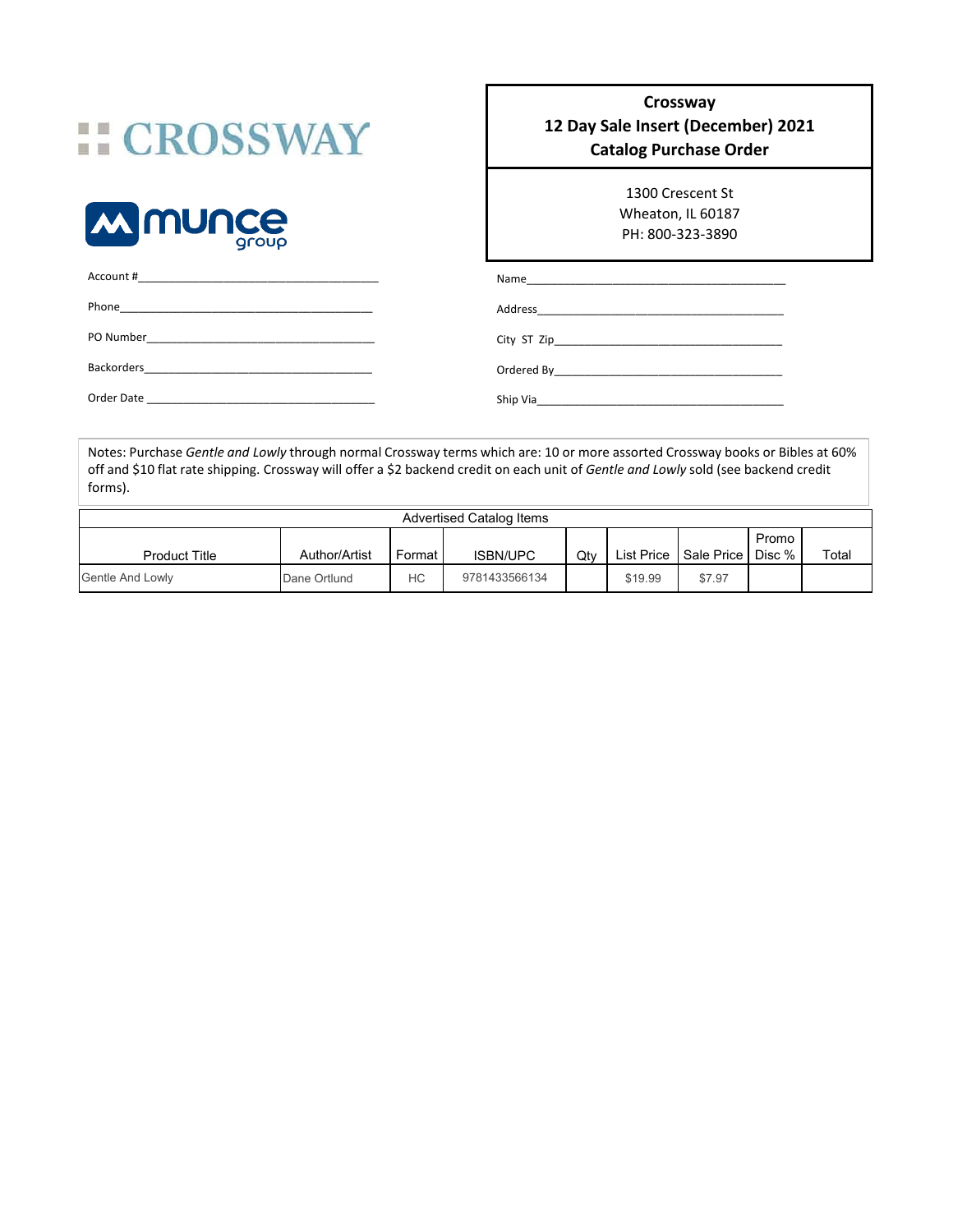HarperCollins Christian Publishing

## Munce 12 Days of Christmas Sale

| <b>HCCP Rep Name:</b> | REP NAME HERE                   | Ship Date:        | 11/22/2020  |
|-----------------------|---------------------------------|-------------------|-------------|
| PO #:                 |                                 | Promo Start Date: | 12/7/2020   |
| Account Name:         | CUSTOMER                        | Promo End Date:   | 12/19/2020  |
| Account Number:       | CUST #                          | Order Due Date:   | 11/22/2020  |
| Promo Name:           | Munce 12 Days of Christmas Sale | Date Ordered:     | 9/28/2021   |
| Promo Code:           | M12F22                          | Dating:           | <b>NONE</b> |

Promotional orders submitted by the due date listed above are eligible for 90 days' dating; orders of 30 units or more receive free freight

| Qty            | <b>ISBN</b>                | <b>Title</b>                                                       | <b>Sale Notes</b> | <b>POS credit</b> | Price | Sale Price Discount   |       |
|----------------|----------------------------|--------------------------------------------------------------------|-------------------|-------------------|-------|-----------------------|-------|
|                |                            |                                                                    |                   |                   |       |                       |       |
| Δ              | 9781400215584Jesus Listens |                                                                    | 4 unit minimum    |                   | 19.99 | S<br>5.97             | 64.0% |
| $\overline{4}$ |                            | 9781400218912Seeing Beautiful Again                                | 4 unit minimum    |                   | 24.99 | $\mathbf S$<br>7.97   | 64.0% |
| $\overline{2}$ |                            | 9780310458203 NIV, Adventure Bible, Leathersoft, Coral, Full Color | 2 unit minimum    |                   | 39.99 | S.<br>12.97           | 64.0% |
| $\overline{2}$ |                            | 9780310458227 NIV, Adventure Bible, Leathersoft, Blue, Full Color  | 2 unit minimum    |                   | 39.99 | $\mathbf{s}$<br>12.97 | 64.0% |
| 4              |                            | 9780310362722 Winning the War in Your Mind                         | 4 unit minimum    |                   | 26.99 | 7.97<br>$\mathbf{s}$  | 64.0% |
| 4              |                            | 9780785247227 Don't Give the Enemy a Seat at Your Table            | 4 unit minimum    |                   | 22.99 | S<br>6.97             | 64.0% |
|                |                            | NIV, Life Application Study Bible, Third Edition, Personal         | 2 unit minimum    |                   |       |                       |       |
| 2              |                            | 9780310453024Size, Leathersoft, Brown, Red Letter                  | order             |                   | 64.99 | \$<br>19.97           | 64.0% |
|                |                            | NIV, Life Application Study Bible, Third Edition, Personal         | 2 unit minimum    |                   |       |                       |       |
| 2              |                            | 9780310453048 Size, Leathersoft, Gray/Teal, Red Letter             | order             |                   | 64.99 | S<br>19.97            | 64.0% |
| $\Delta$       |                            | 9780785241140 Divine Disruption                                    | 4 unit minimum    |                   | 24.99 | S<br>7.97             | 64.0% |
| 4              |                            | 9781400229635 Is God Still Awake?                                  | 4 unit minimum    |                   | 18.99 | $\mathbb{S}$<br>5.97  | 58.0% |
|                |                            | NIV, The Grace and Truth Study Bible, Cloth over Board,            | 2 unit minimum    |                   |       |                       |       |
| 2              |                            | 9780310447139 Gray, Red Letter, Comfort Print                      | order             |                   | 59.99 | 30% Off               | 60.0% |
|                |                            | NIV, The Grace and Truth Study Bible, European Bonded              | 2 unit minimum    |                   |       |                       |       |
| 2              |                            | 9780310447146 Leather, Black, Red Letter, Comfort Print            | order             |                   | 79.99 | 30% Off               | 60.0% |
|                |                            | NIV, The Grace and Truth Study Bible, Hardcover, Red               | 2 unit minimum    |                   |       |                       |       |
| 2              |                            | 9780310447122 Letter, Comfort Print                                | order             |                   | 49.99 | 30% Off               | 60.0% |
|                |                            | NIV, Radiant Virtues Bible: A Beautiful Word Collection,           |                   |                   |       |                       |       |
|                |                            | Hardcover Bible and Journal Gift Set, Red Letter,                  | 2 unit minimum    |                   |       |                       |       |
| 2              | 9780310456971Comfort Print |                                                                    | order             |                   | 64.99 | 30% Off               | 60.0% |
|                |                            | NIV, Radiant Virtues Bible: A Beautiful Word Collection,           | 2 unit minimum    |                   |       |                       |       |
| $\overline{2}$ |                            | 978031045692d Hardcover, Red Letter, Comfort Print                 | order             |                   | 49.99 | 30% Off               | 60.0% |
|                |                            | NIV, Radiant Virtues Bible: A Beautiful Word Collection,           | 2 unit minimum    |                   |       |                       |       |
| 2              |                            | 9780310456940 Leathersoft, Navy, Red Letter, Comfort Print         | order             |                   | 69.99 | 30% Off               | 60.0% |
|                |                            |                                                                    |                   |                   |       |                       |       |
|                |                            | <b>Sale Stickers</b>                                               |                   |                   |       |                       |       |
| $\Omega$       |                            | 9780310264040 Sale Stickers 30% Off Sheet of 14                    |                   |                   |       | $30\%$ off            |       |
| 0              |                            | 9780310270089 Sale Stickers 40% Off Sheet of 14                    |                   |                   |       | 40% off               |       |
| $\Omega$       |                            | 9780310208556 Sale Stickers \$9.97 Sheet of 14                     |                   |                   |       |                       |       |

0 9781404134119PRICE STICKER \$5.00 **STICKER \$5.00** *Total Units:* **44**

*Total Net:* **\$1,466,811,840,346,040.00**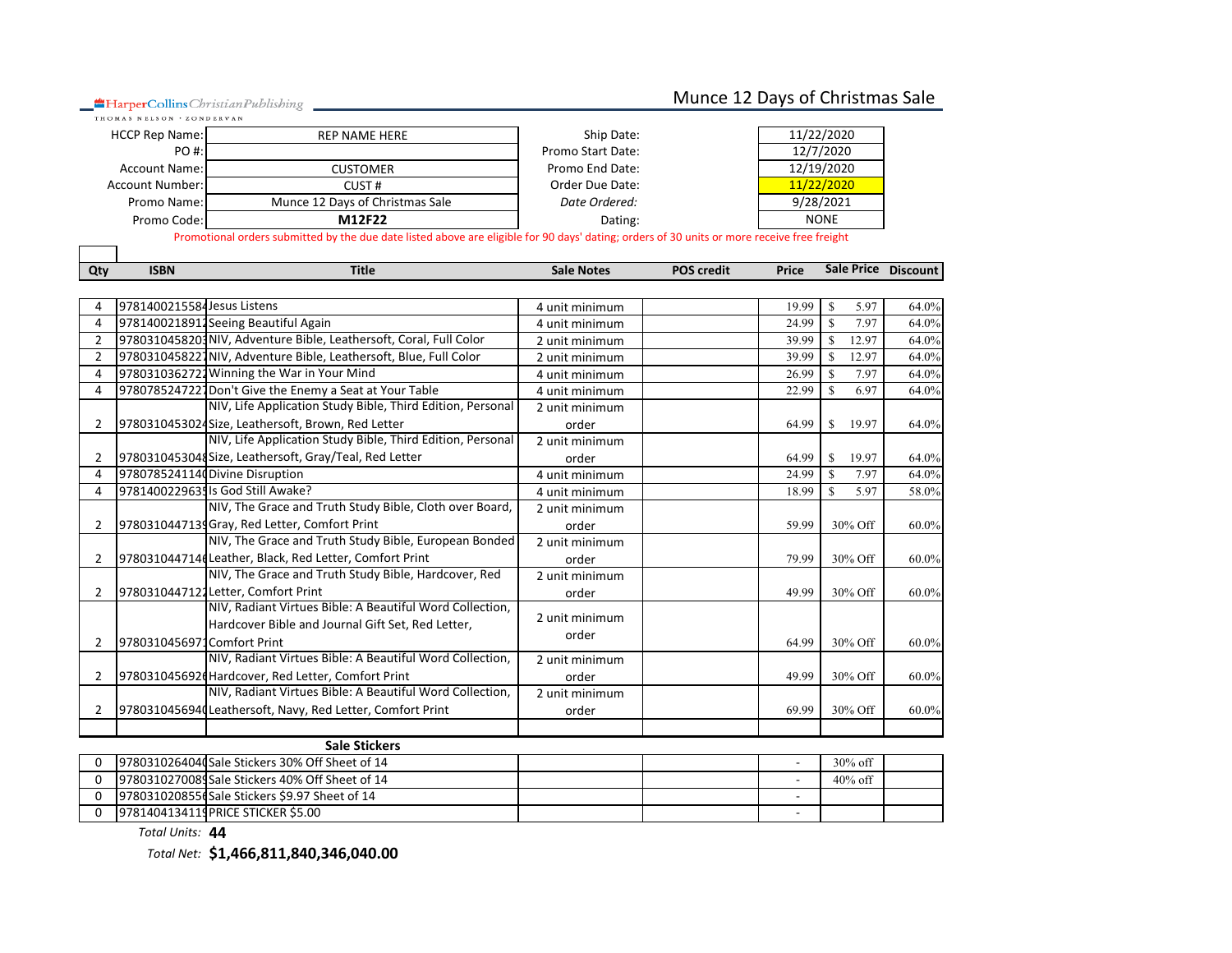| <b>HARVEST</b><br><b>HOUSE</b> |           |
|--------------------------------|-----------|
|                                |           |
| <b><i>MINUNCE</i></b>          | roup<br>Q |

Phone\_

Account #\_\_\_\_\_\_\_\_\_\_\_\_\_\_\_\_\_\_\_\_\_\_\_\_\_\_\_\_\_\_\_\_\_\_\_\_\_\_\_

PO Number\_\_\_\_\_\_\_\_\_\_\_\_\_\_\_\_\_\_\_\_\_\_\_\_\_\_\_\_\_\_\_\_\_\_\_\_\_ Backorders\_\_\_\_\_\_\_\_\_\_\_\_\_\_\_\_\_\_\_\_\_\_\_\_\_\_\_\_\_\_\_\_\_\_\_\_\_ Order Date \_\_\_\_\_\_\_\_\_\_\_\_\_\_\_\_\_\_\_\_\_\_\_\_\_\_\_\_\_\_\_\_\_\_\_\_\_

| <b>Harvest House</b><br>12 Day Sale Insert (December) 2021<br><b>Catalog Purchase Order</b> |
|---------------------------------------------------------------------------------------------|
| PO Box 41210<br>Eugene, OR 97404<br>Ph: 800-547-8979 Fax: 888-501-6012                      |
|                                                                                             |
|                                                                                             |
|                                                                                             |
|                                                                                             |
| Ship Via                                                                                    |

Notes: Recieve 50%, 55% or 60% discount and FF when you buy these titles along with other backlist titles using Harvest House's Backlist Special packages. If you do not use one of the Backlist Special packages, you can buy at 50% direct or through distributors. Use the backend credit form to record the quantity sold for each items to receive post sale credits on all titles (see backend credit forms).

|                                                     |                                |           | <b>Advertised Catalog Items</b> |     |            |            |        |       |
|-----------------------------------------------------|--------------------------------|-----------|---------------------------------|-----|------------|------------|--------|-------|
|                                                     |                                |           |                                 |     |            |            |        |       |
|                                                     |                                |           |                                 |     |            |            | Promo  |       |
| <b>Product Title</b>                                | Author/Artist                  | Format    | <b>ISBN/UPC</b>                 | Qty | List Price | Sale Price | Disc % | Total |
| The Complete Illustrated Children's<br><b>Bible</b> | Janice Emmerson                | НC        | 9780736962131                   |     | \$24.99    | \$9.99     |        |       |
| <b>Courageous World Changers</b>                    | <b>Shirley Raye</b><br>Redmond | <b>HC</b> | 9780736977340                   |     | \$17.99    | \$7.99     |        |       |
| <b>Brave Heroes And Bold Defenders</b>              | <b>Shirley Raye</b><br>Redmond | HC        | 9780736981330                   |     | \$17.99    | \$7.99     |        |       |